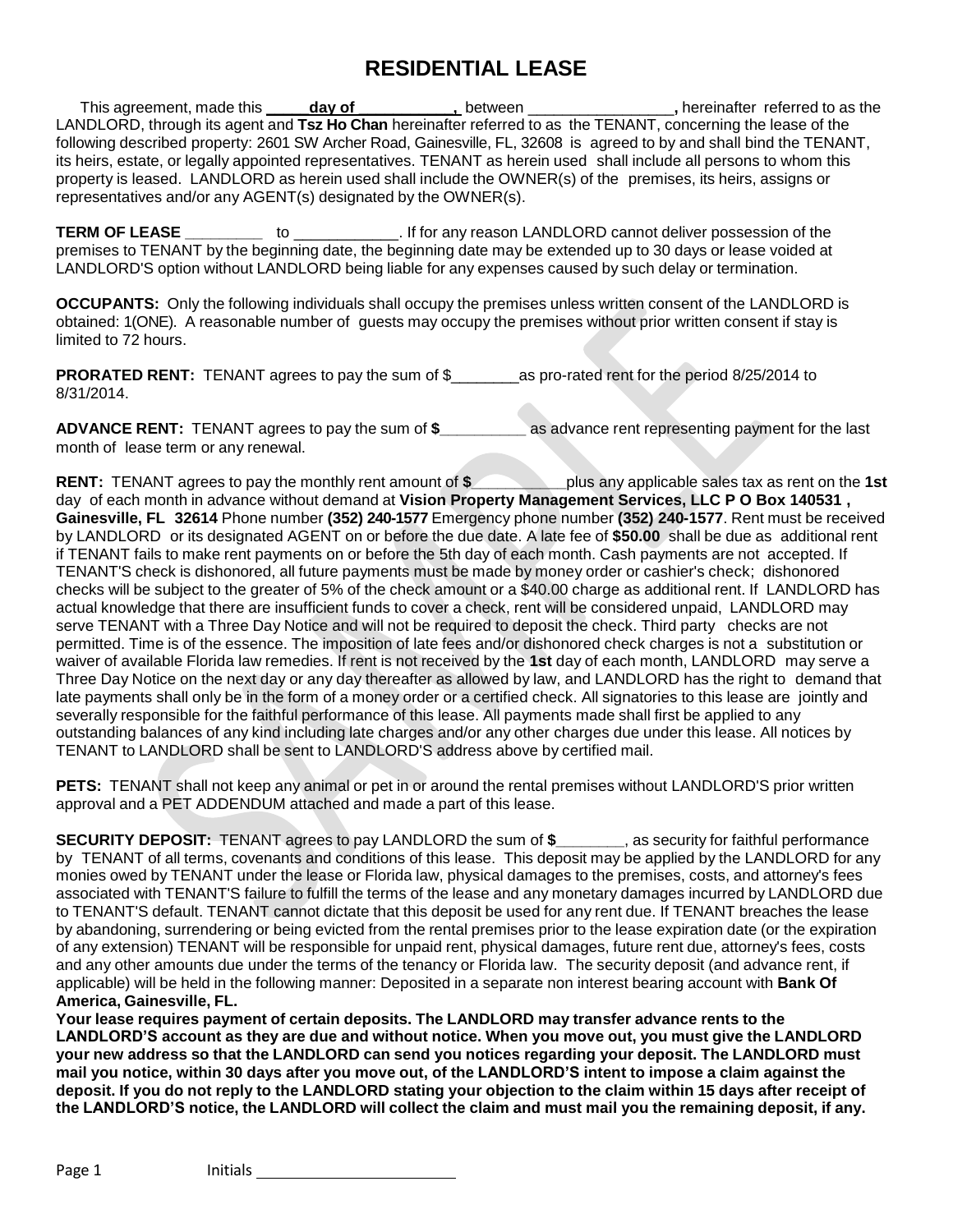If the LANDLORD fails to timely mail you notice, the LANDLORD must return the deposit but may later file a lawsuit against you for damages. If you fail to timely object to a claim, the LANDLORD may collect from the **deposit, but you may later file a lawsuit claiming a refund.**

You should attempt to informally resolve any dispute before filing a lawsuit. Generally, the party in whose favor a **judgment is rendered will be awarded costs and attorney fees payable by the losing party.**

#### This disclosure is basic. Please refer to part II of Chapter 83, Florida Statutes, to determine your legal rights and **obligations.**

Florida statutory law, 83.49(3) provides:

(3)(a) Upon the vacating of the premises for termination of the lease, if the landlord does not intend to impose a claim on the security deposit, the LANDLORD shall have 15 days to return the security deposit together with interest if otherwise required, or the landlord shall have 30 days to give the TENANT written notice by certified mail to the TENANT last known mailing address of his intention to impose a claim on the deposit, and the reason for imposing the claim. The notice shall contain a statement in substantially the following form: This is a notice of my intention to impose a claim for damages in the amount of ------ upon your security deposit, due to ------. It is sent to you as required by s. 83.49(3), Florida Statutes. You are hereby notified that you must object in writing to this deduction from your security deposit within 15 days from the time you receive this notice or I will be authorized to deduct my claim from your security deposit. Your objection must be sent to (landlord's address). If the LANDLORD fails to give the required notice within the 30-day period, he forfeits his right to impose a claim upon the security deposit.

(b) Unless the TENANT objects to the imposition of the landlord's claim or the amount thereof within 15 days after receipt of the landlord's notice of intention to impose a claim, the LANDLORD may then deduct the amount of his claim and shall remit the balance of the deposit to the TENANT within 30 days after the date of the notice of intention to impose a claim for damages.

(c) If either party institutes an action in a court of competent jurisdiction to adjudicate his right to the security deposit, the prevailing party is entitled to receive his court costs plus a reasonable fee for his attorney. The court shall advance the cause on the calendar.

(d) Compliance with this subsection by an individual or business entity authorized to conduct business in this state, including Floridalicensed real estate brokers and salespersons, shall constitute compliance with all other relevant Florida Statutes pertaining to security deposits held pursuant to a rental agreement or other landlord-tenant relationship. Enforcement personnel shall look solely to this subsection to determine compliance. This subsection prevails over any conflicting provisions in chapter 475 and in other sections of the Florida Statutes.

Security deposit refunds if any shall be made by mail only, as provided by law, made out in names of all TENANTS in one check, and, may not be picked up in person from LANDLORD.

**ASSIGNMENTS:** TENANT shall not assign this lease or sublet the premises or any part thereof. Any unauthorized transfer of interest by the TENANT shall be a breach of this agreement.

**APPLICATION:** If TENANT has filled out a rental application, any misrepresentation made by the TENANT in same will be a breach of this agreement and LANDLORD may terminate the tenancy.

**FIXTURES AND ALTERATIONS:** TENANT must obtain prior written consent from LANDLORD before painting, installing fixtures, making alterations, additions or improvements and if permission granted, same shall become LANDLORD'S property and shall remain on the premises at the termination of the tenancy.

**USE OF PREMISES:** TENANT shall maintain the premises in a clean and sanitary condition and not disturb surrounding residents or the peaceful and quiet enjoyment of the premises or surrounding premises. TENANT shall install window shades or draperies (no foil, sheets, paper etc. allowed) within 15 days of taking occupancy if not already provided. Premises are to be used and occupied by the TENANT for only residential, non-business, private housing purposes only. TENANT shall not operate any type of day care or child sitting service on the premises. TENANT shall secure insurance immediately for any water filled devices with a loss payable clause to LANDLORD. No trampolines, athletic equipment, recreational equipment, or any items or activities which can cause interference with the insurance coverage on the premises will be permitted. TENANT is not permitted to access, enter or store any items in any crawl spaces, attics or any locked areas on the premises without prior written permission from LANDLORD.

**SMOKING:** Smoking is NOT permitted inside the premises by TENANT, guests or invitees. TENANT understands that smoking inside the premises shall be considered a material default under this lease agreement.

**RISK OF LOSS:** All TENANTS' personal property shall be at the risk of the TENANT or OWNER thereof and LANDLORD shall not be liable for any damage to said personal property of the TENANT arising from criminal acts, fire, storm, flood, rain or wind damage, acts of negligence of any person whomsoever, or from the bursting or leaking of water pipes. **TENANT is strongly urged to secure insurance for personal property.**

**DEFAULT:** (1) Failure of TENANT to pay rent or any additional rent when due, or (2) TENANT'S violation of any other term, condition or covenant of this lease (and if applicable, attached rules and regulations), condominium or HOA rules regulations, restrictions, by-laws or neighborhood deed restrictions or (3) failure of TENANT to comply with any Federal, State and/or Local laws, rules and ordinances, or (4) TENANT'S failure to move into the premises or TENANT'S abandonment of the premises, shall constitute a default by TENANT. Upon default, TENANT shall owe LANDLORD rent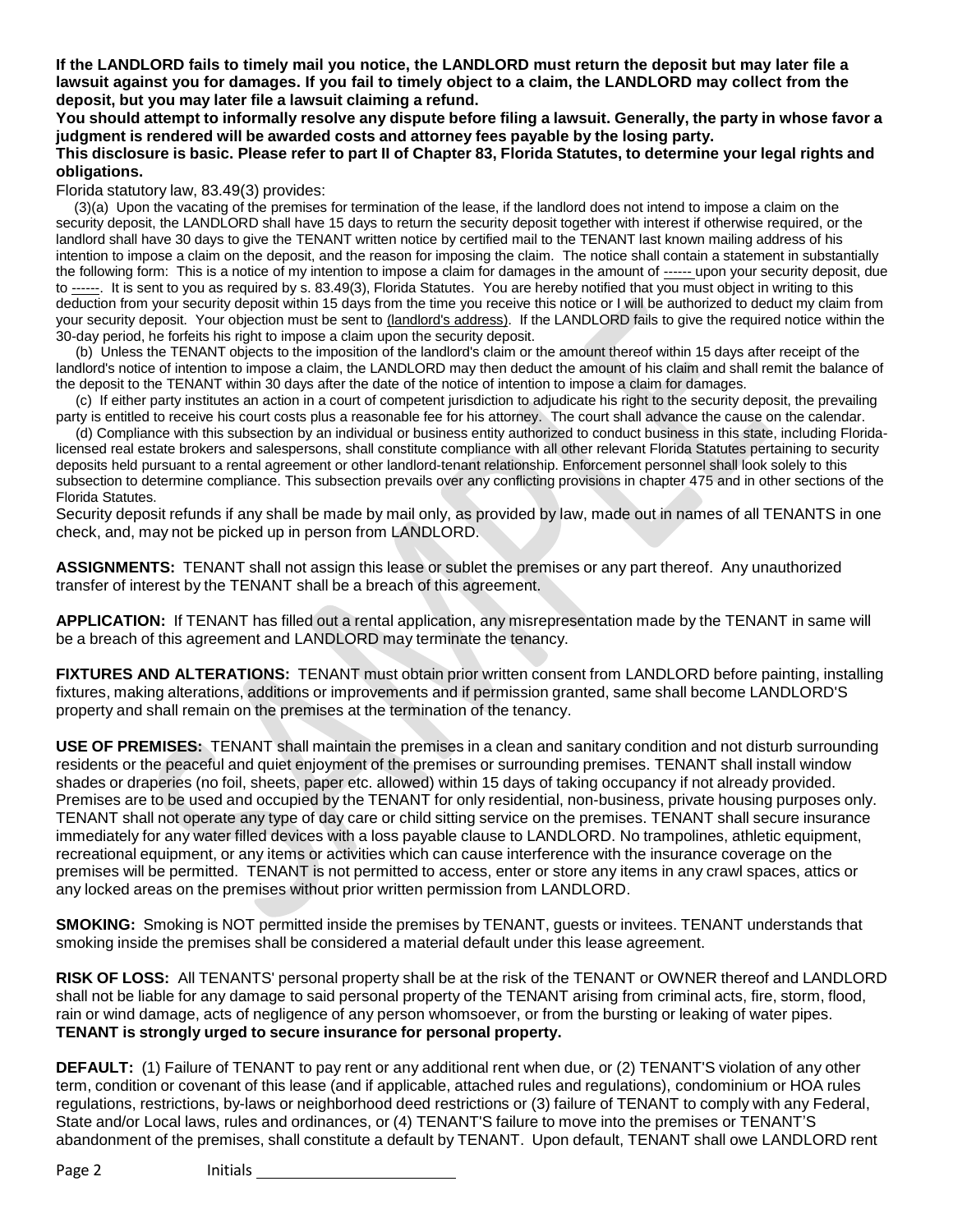and all sums as they become due under the terms of this lease and any addendums attached hereto and any and all amounts owed to LANDLORD as permitted by Florida law. If the TENANT abandons or surrenders possession of the premises during the lease term or any renewals, or is evicted by the LANDLORD, LANDLORD may retake possession of the premises and make a good faith effort to re-rent it for the TENANT account. Retaking of possession shall not constitute a rescission of this lease nor a surrender of the leasehold estate. If TENANT(s) breach this lease agreement, in addition to any other remedies available by law and this lease agreement, TENANT(s) shall be responsible for any leasing fee or commission charge which OWNER may incur in attempting to re-lease the premises through a licensed real estate company. If TENANT'S actions or inactions result in any fines, attorney's fees, costs or charges from or imposed by a condo association or homeowners association if in place, TENANT shall be in default of this lease and shall be immediately required to pay such sums as additional rent.

**ATTORNEY'S FEES:** If LANDLORD employs an attorney due to TENANT'S violation of the terms and conditions of this lease, TENANT shall be responsible for all costs and reasonable attorney's fees as incurred by the LANDLORD whether or not suit is filed. LANDLORD and TENANT waive the right to demand a jury trial concerning any litigation between LANDLORD and TENANT.

**UTILITIES:** LANDLORD is responsible for providing the following utilities only**: .** The TENANT agrees to pay all charges and deposits for **all** other utilities and TENANT agrees to have all accounts for utilities immediately placed in TENANT name with accounts kept current throughout occupancy. Garbage and or trash removal is considered a utility under this lease. If the utilities which TENANT is responsible for are still in LANDLORD'S name at the time TENANT takes occupancy, TENANT agrees that LANDLORD shall order such utilities to be terminated. In the event a condominium association or homeowners association is currently providing any services to the unit such as cable, satellite TV, alarm monitoring, internet, water, sewer, trash, guarded security gate or other services and the association decides these services will no longer be provided, TENANT agrees and understands that LANDLORD and/or AGENT shall not be required to replace, provide or pay for these removed services for TENANT. TENANT may opt to pay for non-essential services but shall be required to pay for essential services including but not limited to water, sewer and trash if the association no longer provides these services. The discontinuation of any such services by the association shall not be construed as a prohibited practice by LANDLORD or AGENT nor shall it constitute a default under the lease. The failure of TENANT to retain and pay for essential services upon notice and demand by the LANDLORD or AGENT shall constitute a material breach of the lease.

**VEHICLES:** Vehicle(s) must be currently licensed, owned by TENANT, registered, operational and properly parked. TENANT agrees to abide by all parking rules established now or in the future by LANDLORD or condo /homeowner association's rules, if applicable. No trailers, campers, vehicles on blocks, motorcycles, boats or commercial vehicles are allowed on or about the premises without LANDLORD'S prior written approval. TENANT is not to repair or disassemble vehicles on the premises. Vehicles not meeting the above requirements and additional rules of LANDLORD are unauthorized vehicles subject to being towed at TENANT expense. Parking on the grass is prohibited. TENANT agrees to indemnify LANDLORD for any expenses incurred due to the towing of any vehicle belonging to the guest or invitee of TENANT. TENANT agrees that only the following vehicles will be parked on the premises:

**MAINTENANCE/INSPECTION:** TENANT agrees that they have fully inspected the premises and accepts the condition of the premises in "as is" condition with no warranties or promises express or implied. TENANT shall maintain the premises in good, clean and tenantable condition throughout the tenancy, keep all plumbing fixtures in good repair, use all electrical, plumbing, heating, cooling, appliances and other equipment in a reasonable manner, removing all garbage in a clean and sanitary manner. In the event TENANT or TENANT'S guests or invitees cause any damage to the premises, LANDLORD may at its option repair same and TENANT shall pay for the expenses of same on demand or LANDLORD may require TENANT repair same, all charges incurred as additional rent. **TENANT shall be fully responsible for, and agrees to maintain and repair at TENANT'S expense, the following: .** In the event a major repair to the premises must be made which will necessitate the TENANT'S vacating the premises, LANDLORD may at its option terminate this agreement and TENANT agrees to vacate the premises holding LANDLORD harmless for any damages suffered if any. TENANT shall notify LANDLORD immediately of any maintenance need or repair in writing. TENANT agrees that they shall immediately test the smoke detector and shall maintain same.

**VACATING:** At the expiration of this agreement or any extension, TENANT shall peaceably surrender the premises and turn in all keys and any other property owned by LANDLORD leaving the premises in good, clean condition, ordinary wear and tear excepted. In the event all keys are not returned upon move-out, there will be a minimum charge to be deducted from the security deposit in the amount of \$25.00.

Page 3 Initials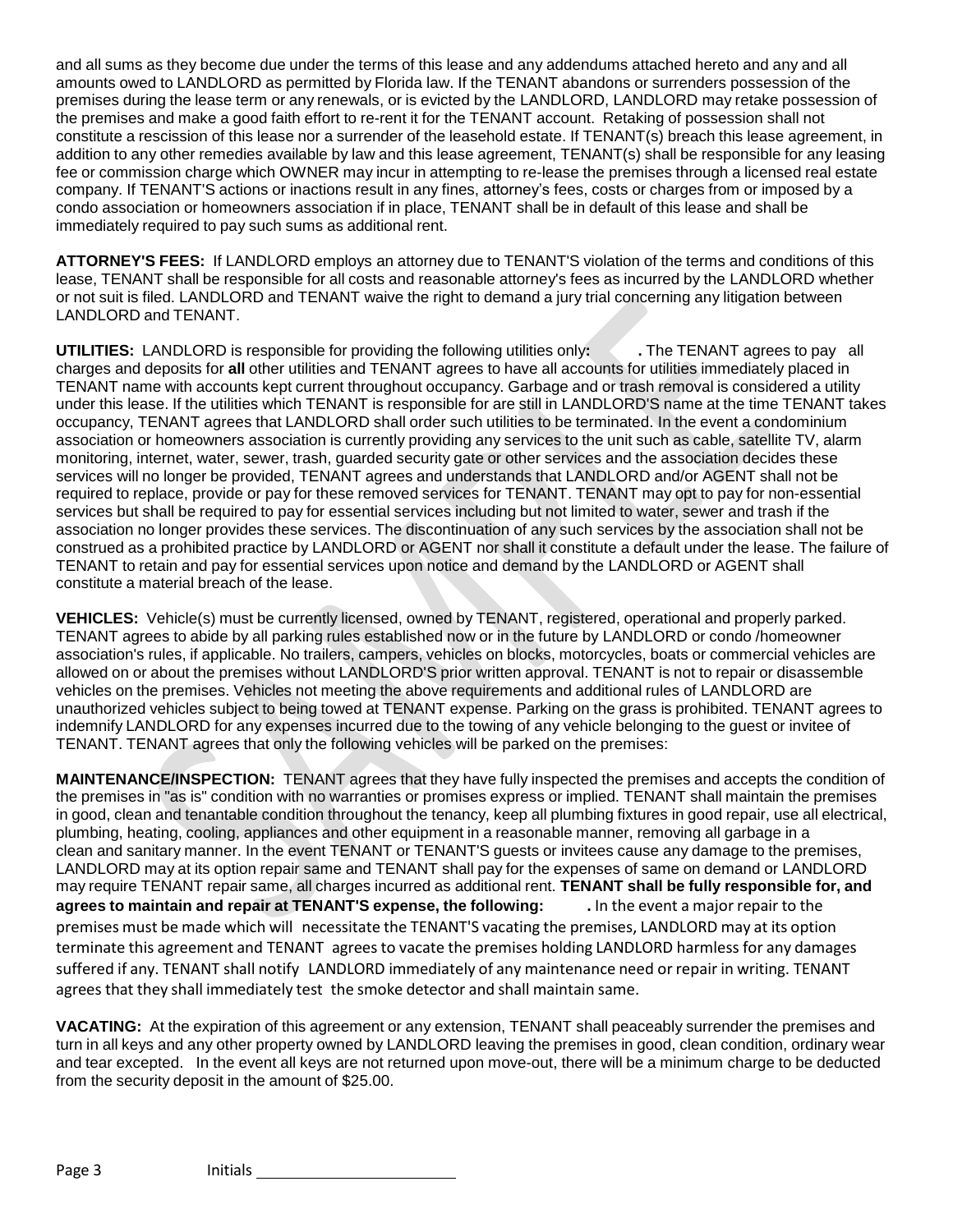**RENEWAL:** LANDLORD or TENANT shall have 60 days to notify each other prior to the lease expiration date of an intent not to renew the lease. If the required notice is not given by LANDLORD or TENANT, and TENANT vacates as of the lease expiration date, TENANT shall owe an additional month's rent. If the required notice is not given by LANDLORD or TENANT, the tenancy shall become a month-to-month tenancy, which may be terminated by TENANT or LANDLORD giving written notice not less than 15 days prior to the end of some subsequent monthly payment period. All other conditions of the lease shall remain in effect. Upon receiving proper notice from LANDLORD, if TENANT fails to vacate as of the lease expiration date or the end of any successive consensual period, TENANT shall additionally be held liable for holdover (double) rent thereafter.

**RIGHT OF ENTRY:** LANDLORD, upon reasonable notice by telephone, hand-delivery or posting to TENANT, has the right of entry to the premises for showing, repairs, appraisals, inspections, or any other reason. LANDLORD has immediate right of entry in cases of emergency, or to protect or preserve the premises. TENANT shall not alter or add locks without prior written consent. If consent is given, TENANT must provide LANDLORD with a key to all locks. LANDLORD may place "For Sale" or "For Rent" signs on the premises at any time.

**CONDEMNATION, DAMAGE TO PREMISES, ACTS OF GOD and TERMINATION:** If for any reason the premises are condemned by any governmental authority, destroyed, rendered uninhabitable, rendered dangerous to persons or property, and/or damaged through fire, water, smoke, wind, flood, act of God, nature or accident, or, if it becomes necessary, in the opinion of LANDLORD or its AGENT, that TENANT must vacate the premises in order for repairs to the premises to be undertaken, this lease shall, at LANDLORD'S option and upon 7 days written notice to TENANT, cease and shall terminate, TENANT agrees to and shall vacate and TENANT, if not in default of the lease, shall owe no further rent due under the terms of the lease. In such case, TENANT hereby waives all claims against LANDLORD for any damages suffered by such condemnation, damage, destruction or lease termination. TENANT agrees that in the event there are hurricane or storm shutters on the premises, TENANT will install same if there is a hurricane or tropical storm watch or warning in effect and/or at the request of the property manager or OWNER. If TENANT is unable to perform this task for any reason, TENANT agrees to notify property manager or OWNER as soon as any storm watch or warning is placed into effect.

**MOLD:** LANDLORD and/or AGENT reserves the right to terminate the tenancy and TENANT(S) agree to vacate the premises in the event LANDLORD and/or AGENT in its sole judgment feels that either there is mold or mildew present in the dwelling unit which may pose a safety or health hazard to TENANT(S) or other persons and/or TENANT(S) actions or inactions are causing a condition which is conducive to mold growth.

**WAIVERS:** The rights of the LANDLORD under this lease shall be cumulative, and failure on the part of the LANDLORD to exercise promptly any rights given hereunder shall not operate to forfeit any other rights allowed by this lease or by law.

**INDEMNIFICATION:** TENANT agrees to reimburse LANDLORD upon demand in the amount of the loss, property damage, or cost of repairs or service (including plumbing trouble) caused by the negligence or improper use by TENANT, his AGENTS, family or guests. TENANT at all times, will indemnify and hold harmless LANDLORD from all losses, damages, liabilities and expenses which can be claimed against LANDLORD for any injuries or damages to the person or property of any persons, caused by the acts, omissions, neglect or fault of TENANT, his AGENTS, family or guests, or arising from TENANT'S failure to comply with any applicable laws, statutes, ordinances or regulations.

**DISPUTES AND LITIGATION:** In the event of a dispute concerning the tenancy created by this agreement, TENANT agrees that if the premises are being managed by an AGENT for the record OWNER, TENANT agrees to hold AGENT, its heirs, employees and assigns harmless and shall look solely to the record OWNER of the premises in the event of a legal dispute.

**INTEGRATION:** This lease and exhibits and attachments, if any, set forth the entire agreement between LANDLORD and TENANT concerning the premises, and there are no covenants, promises, agreements, conditions, or understandings, oral or written between them other than those herein set forth. If any provision in this agreement is illegal, invalid or unenforceable, that provision shall be void but all other terms and conditions of the agreement shall be in effect.

**MODIFICATIONS:** No subsequent alteration, amendment, change or addition to this lease shall be binding upon LANDLORD unless reduced to writing and signed by the parties.

**RADON GAS:** State law requires the following notice to be given: "Radon is a naturally occurring radioactive gas that, when it has accumulated in a building in sufficient quantities, may present health risks to persons who are exposed to it over time. Levels of radon that exceed federal and state guidelines have been found in buildings in Florida. Additional information regarding radon and radon testing may be obtained from your county public health unit."

Page 4 Initials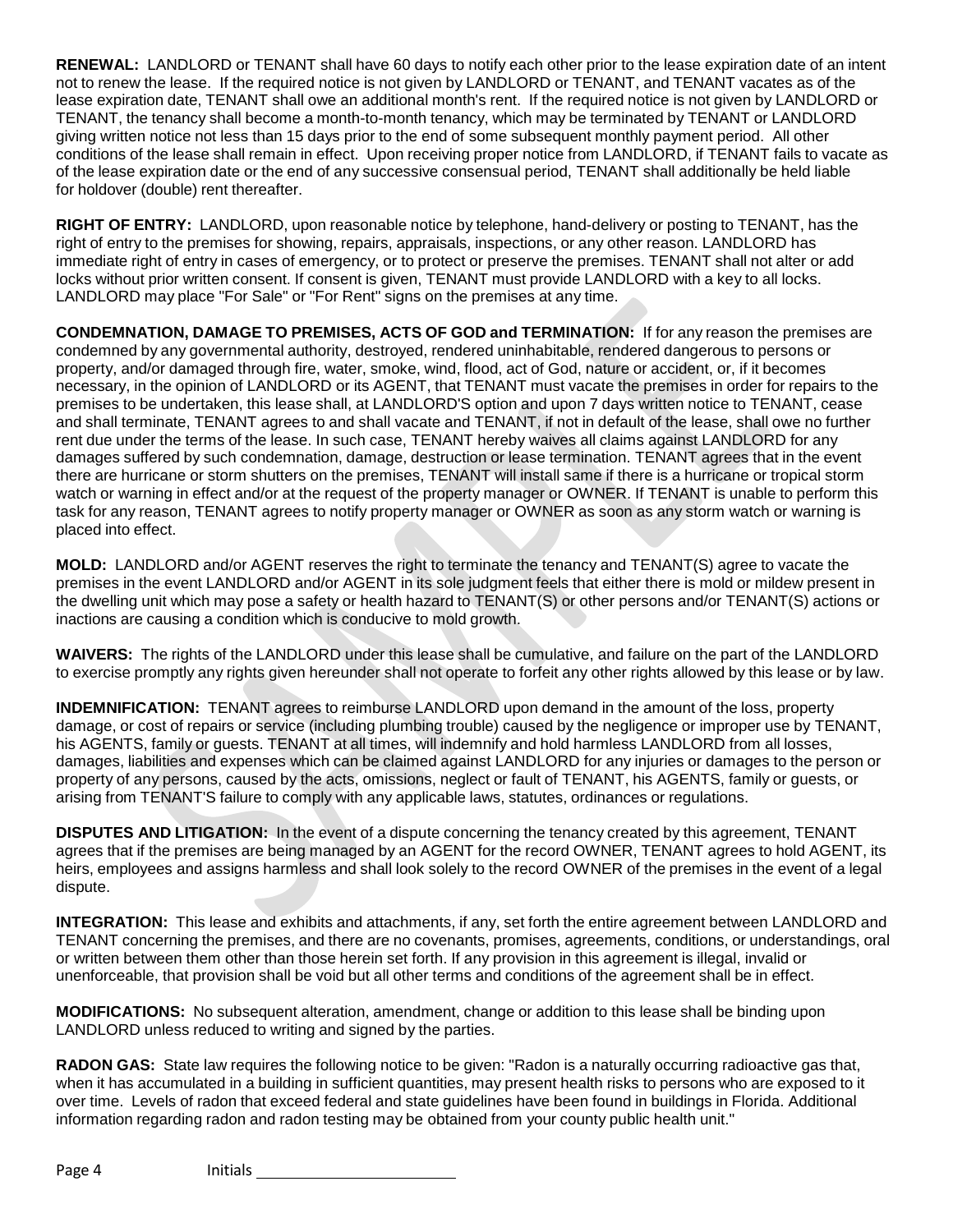**ABANDONED PROPERTY: BY SIGNING THIS RENTAL AGREEMENT, THE TENANT AGREES THAT UPON SURRENDER, ABANDONMENT, OR RECOVERY OF POSSESSION OF THE DWELLING UNIT DUE TO THE DEATH OF THE LAST REMAINING TENANT, AS PROVIDED BY CHAPTER 83, FLORIDA STATUTES, THE LANDLORD SHALL NOT BE LIABLE OR RESPONSIBLE FOR STORAGE OR DISPOSITION OF THE TENANT'S PERSONAL PROPERTY.**

**ADDITIONALSTIPULATIONS:** None.

**ACCEPTANCE BY FACSIMILE AND/OR BY ELECTRONIC SIGNATURE BY ANY OF THE PARTIES SHALL CONSTITUTE VALID BINDING ACCEPTANCE OF THIS LEASE AGREEMENT AND ITS ADDENDA:**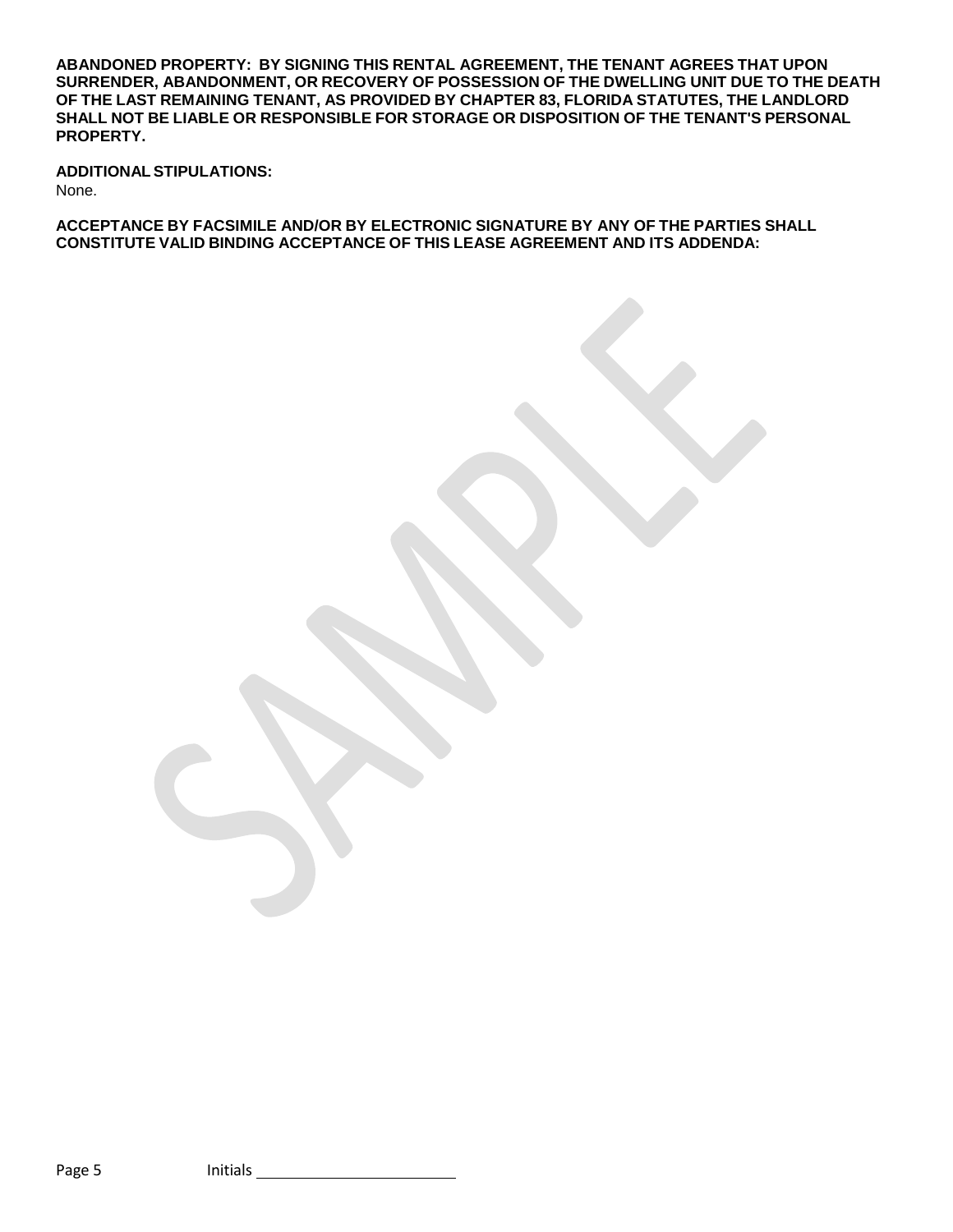# *SIGNATURE PAGE*

| TENANT          |
|-----------------|
|                 |
|                 |
|                 |
| <b>TENANT</b>   |
|                 |
|                 |
|                 |
|                 |
| AGENT FOR OWNER |
|                 |
|                 |
|                 |
|                 |
|                 |
|                 |
|                 |
|                 |
|                 |
|                 |
|                 |
|                 |
|                 |
| $\mathbf{S}$    |
|                 |
|                 |
|                 |
|                 |
|                 |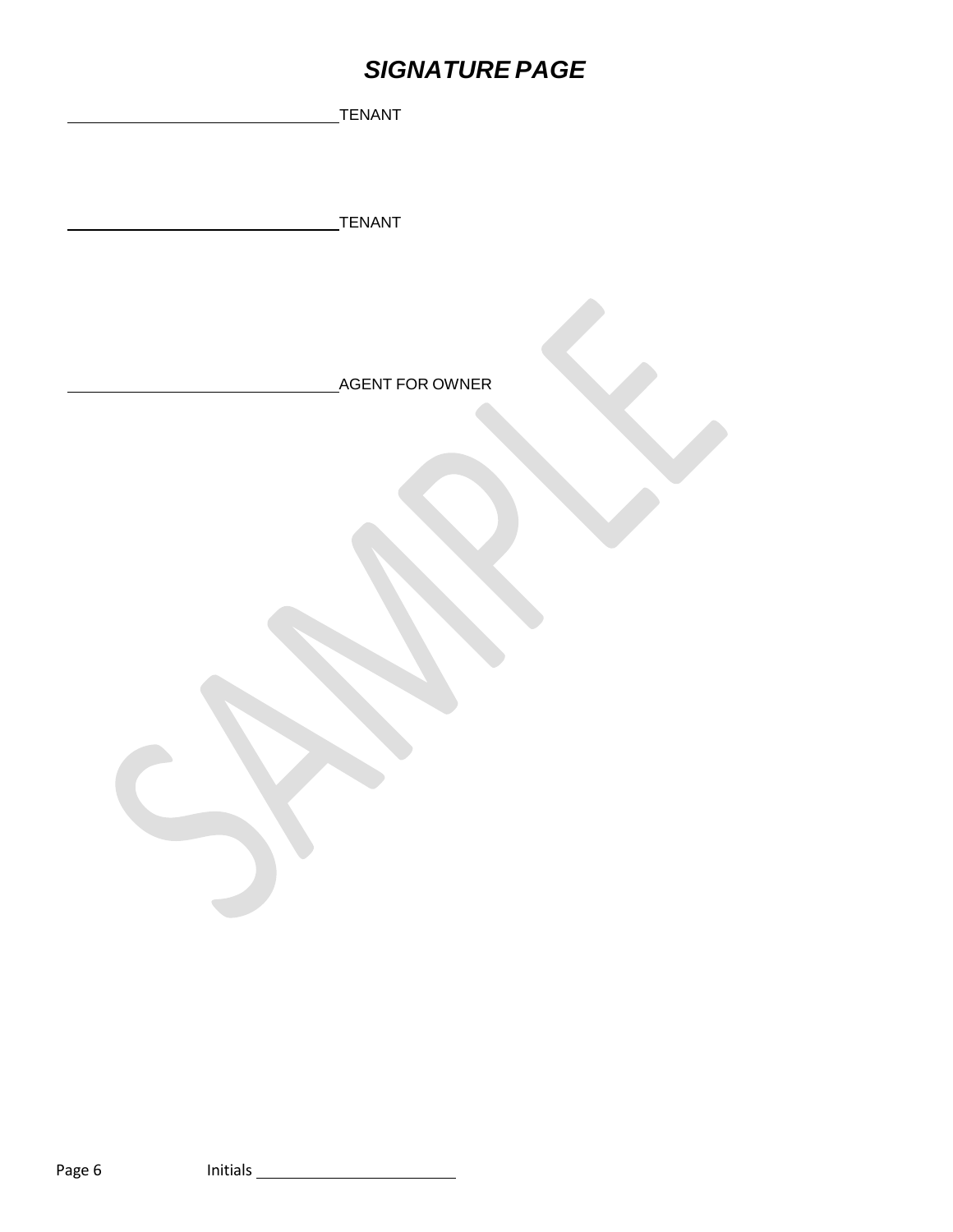## **MOLD ADDENDUM TO LEASE**

#### **THIS ADDENDUM IS AGREED TO AND SHALL BE MADE PART OF THE LEASE AGREEMENT BETWEEN . (OWNER OR AGENT) AND (TENANTS) FOR THE PREMISES LOCATED AT .**

**MOLD: Mold consists of naturally occurring microscopic organisms which reproduce by spores. Mold breaks** down and feeds on organic matter in the environment. The mold spores spread through the air and the combination of excessive moisture and organic matter allows for mold growth. Not all, but certain types and amounts of mold can lead to adverse health effects and/or allergic reactions. Not all mold is readily visible, but when it is, can often be seen in the form of discoloration, ranging from white to orange and from green to brown **and black, and often there is a musty odor present. Reducing moisture and proper housekeeping significantly reduces the chance of mold and mold growth.**

**CLIMATE CONTROL: TENANT(s) agree to use all air-conditioning, if provided, in a reasonable manner and use heating systems in moderation and to keep the premises properly ventilated by periodically opening windows to allow circulation of fresh air during dry weather only. OWNER OR AGENT RECOMMENDS THAT AIR CONDITIONING IS USED AT ALL TIMES IF UNIT HAS AIR CONDITIONING.**

### **TENANT(S) AGREE TO:**

- KEEP THE PREMISES CLEAN AND REGULARLY DUST, VACUUM AND MOP
- USE HOOD VENTS WHEN COOKING, CLEANING AND DISHWASHING
- **KEEP CLOSET DOORS AJAR**
- AVOID EXCESSIVE INDOOR PLANTS
- USE EXHAUST FANS WHEN BATHING/SHOWERING AND LEAVE ON FOR A SUFFICIENT AMOUNT OF TIME TO REMOVE **MOISTURE**
- USE CEILING FANS IF PRESENT
- WATER ALL INDOOR PLANTS OUTDOORS
- WIPE DOWN ANY MOISTURE AND/OR SPILLAGE
- WIPE DOWN BATHROOM WALLS AND FIXTURES AFTER BATHING/SHOWERING
- WIPE DOWN ANY VANITIES/SINK TOPS
- AVOID AIR DRYING DISHES
- NOT DRY CLOTHES BY HANG DRYING INDOORS
- REGULARLY EMPTY DEHUMIDIFIER IF USED
- OPEN BLINDS/CURTAINS TO ALLOW LIGHT INTO PREMISES
- WIPE DOWN FLOORS IF ANY WATER SPILLAGE
- SECURELY CLOSE SHOWER DOORS IF PRESENT
- LEAVE BATHROOM AND SHOWER DOORS OPEN AFTER USE
- WIPE DOWN WINDOWS AND SILLS IF MOISTURE PRESENT
- USE DRYER IF PRESENT FOR WET TOWELS
- USE HOUSEHOLD CLEANERS ON ANY HARD **SURFACES**
- REMOVE ANY MOLDY OR ROTTING FOOD
- **REMOVE GARBAGE REGULARLY**
- WIPE DOWN ANY AND ALL VISIBLE MOISTURE
- INSPECT FOR LEAKS UNDER SINKS
- CHECK ALL WASHER HOSES IF APPLICABLE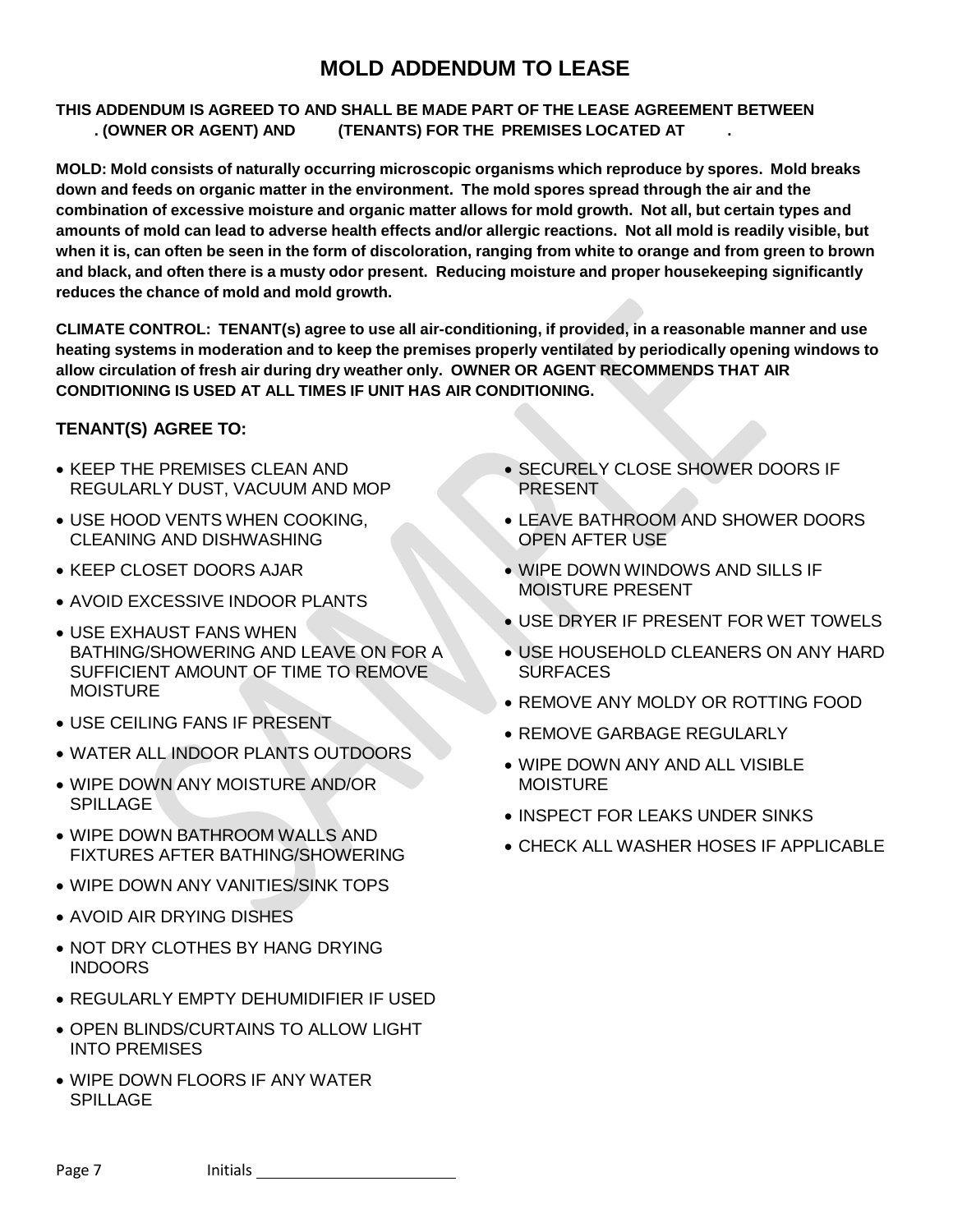### **TENANT(S) AGREE TO REPORT IN WRITING:**

- VISIBLE OR SUSPECTED MOLD
- ALL A/C OR HEATING PROBLEMS OR ABNORMALITIES
- LEAKS, MOISTURE ACCUMULATIONS, MAJOR SPILLAGE
- PLANT WATERING OVERFLOWS
- SHOWER/BATH/SINK/TOILET OVERFLOWS
- LEAKY FAUCETS, PLUMBING, PET URINE ACCIDENTS
- ANY AND ALL MOISTURE AND MUSTY **ODORS**
- DISCOLORATION OF WALLS, BASEBOARDS, DOORS, WINDOW FRAMES, CEILINGS
- MOLDY CLOTHING, REFRIGERATOR AND A/C DRIP PAN OVERFLOWS
- MOISTURE DRIPPING FROM OR AROUND ANY VENTS, A/C CONDENSER LINES
- LOOSE, MISSING OR FAILING GROUT OR CAULK AROUND TUBS, SHOWERS, SINKS, FAUCETS, COUNTERTOPS, CLOTHES DRYER VENT LEAKS